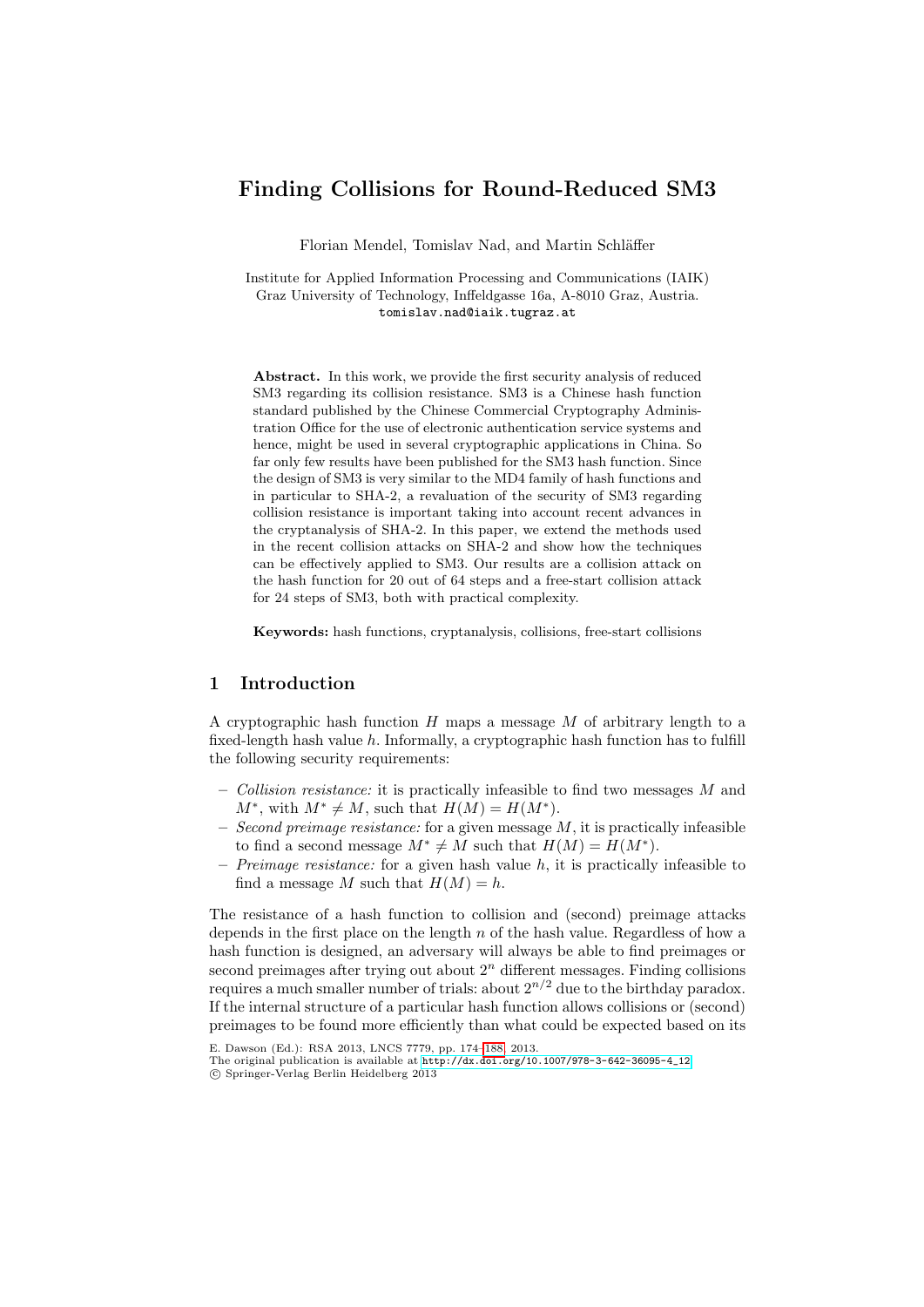hash length, then the function is considered to be broken. For a formal treatment of the security properties of cryptographic hash functions we refer to [10, 11].

Most cryptanalytic results on hash functions focus on collision attacks. In the last years collisions have been show[n f](#page-10-1)or many commonly used hash functions. In particular, the collision attacks of Wang et al. [13, 14] on MD5 and SHA-1 have convinced many cryptographers that these widely deployed hash functions can no l[on](#page-10-2)ger be considered secure. As a consequence, NIST proposed the transition from SHA-1 to the SHA-2 family and many companies and organization are migrating to SHA-2. Furthermore, researchers are evaluating alternative hash functions in the SH[A-3](#page-10-3) initiative organized by NIST [9] to find a new hash function standard.

In this work, we analyze the Chinese hash function standard SM3. SM3 was designed by Wang et al. [1] and is published by the Chinese Commercial Cryptography Administration Office for the use of electronic authentication service systems. The amount of cryptanalytic results on S[M3](#page-10-4) [is](#page-10-5) [lo](#page-10-6)w compared to other hash function standards. Kircanski et al. [4] presented a distinguisher for the compression function of SM3 up to 35 steps with complexity  $2^{117.1}$ . Moreover, Zou et al. [15] presented a preimage attack on 30 steps of SM3 with complexity of 2<sup>249</sup> .

The design of SM3 is very similar to the MD4 family i[n p](#page-10-7)articular SHA-2. New collision attacks on SHA-2 and similar hash functions have been shown [2, 5–8] recently. The attacks have in common that they are all of practical complexity and are based on automatic search algorithms to find complex differential characteristics.

In [th](#page-1-0)is paper, [we](#page-3-0) develop the methods by Mendel et al. for SHA-256 [7] further and apply them on SM3. We show how the technique can be effectively applied to SM3. Furthermore, we present a collision for 20 steps and a freestart co[lli](#page-7-0)sion for 24 steps of SM[3.](#page-9-0) These are the first collision attacks on the step-reduced SM3 hash and compression function.

<span id="page-1-0"></span>The remainder of this paper is structured as follows. A description of the hash function is given in Section 2. In Section 3 we describe the basic attack strategy. In Section 4 we show how we can find differential characteristics and conforming message pairs for SM3. Finally, we present a collision and free-start-collision for step-reduced SM3 in Section 5 and conclude in Section 6.

## 2 Description of SM3

SM3 is an iterated hash function that processes 512-bit input message blocks and produces a 256-bit hash value. In the following, we briefly describe the hash function. It basically consists of two parts: the message expansion and the state update transformation. A detailed description of the hash function is given in [1].

#### 2.1 Message Expansion

The message expansion of SM3 is linear in  $GF(2)$ . It splits the 512-bit message block into 16 words  $M_i$ ,  $i = 0, \ldots, 15$ , and expands them into 68 expanded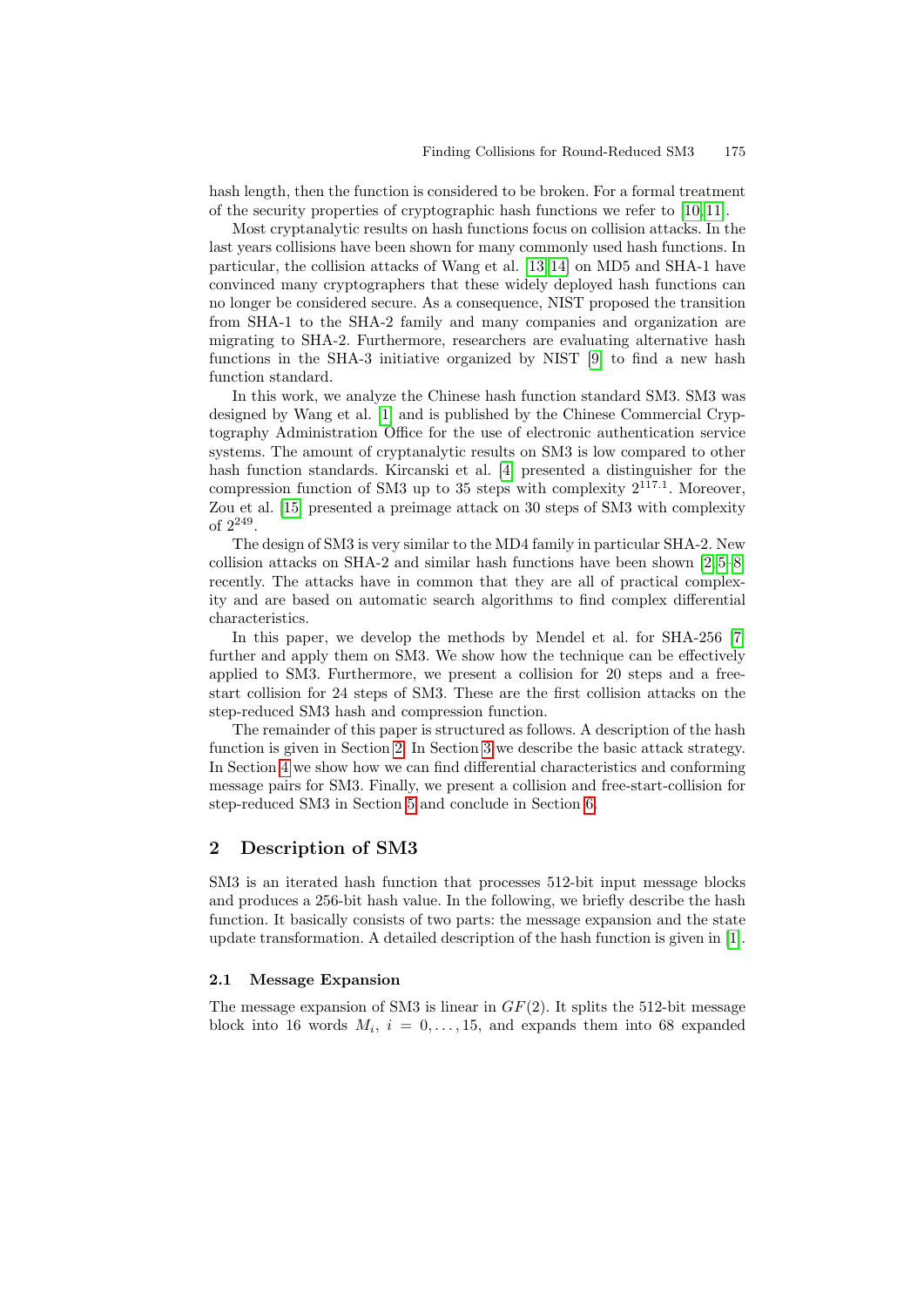message words  $W_i$  and 64 expanded message words  $W'_i$  as follows:

$$
W_i = \begin{cases} M_i & 0 \le i < 16 \\ \sigma_0(W_{i-16} \oplus W_{i-9} \oplus W_{i-3} \lll 15) \oplus W_{i-13} \lll 7 \oplus W_{i-6} & 16 \le i < 68 \end{cases}
$$

and

$$
W_i' = W_i \oplus W_{i+4} \quad 0 \le i < 64 \; .
$$

The functions  $\sigma_0(X)$  is given by

$$
\sigma_0(X) = X \oplus (X \lll 15) \oplus (X \lll 23)
$$

#### 2.2 State Update Transformation

The state update transformation starts from a (fixed) initial value  $IV$  of eight 32-bit words and updates them in 64 steps. In each step the 32-bit words  $W_i$ and  $W'_i$  are used to update the eight state variables  $A_{i-1}, B_{i-1}, \ldots, H_{i-1}$ .

$$
T_1 = (A_{i-1} \lll 12 + E_{i-1} + K_i) \lll 7
$$
  
\n
$$
T_2 = H_{i-1} + f_0(E_{i-1}, F_{i-1}, G_{i-1}) + T_1 + W_i
$$
  
\n
$$
A_i = D_{i-1} + f_1(A_{i-1}, B_{i-1}, C_{i-1}) + (T_1 \oplus A_{i-1} \lll 12) + W'_i
$$
  
\n
$$
E_i = \Sigma_0(T_2)
$$
  
\n
$$
B_i = A_{i-1}
$$
  
\n
$$
C_i = B_{i-1} \lll 9
$$
  
\n
$$
D_i = C_{i-1}
$$
  
\n
$$
F_i = E_{i-1}
$$
  
\n
$$
G_i = F_{i-1} \lll 19
$$
  
\n
$$
H_i = G_{i-1}
$$
 (1)

For the definition of the step constants  $K_i$  we refer to [1]. The bitwise Boolean functions  $f_0$  and  $f_1$  are different for each step. In the first 16 steps  $f_{XOR}$  is used for both  $f_0$  and  $f_1$ . After step 16  $f_0$  is  $f_{IF}$  and  $f_1$  is  $f_{MAJ}$ .

$$
f_{XOR}(X, Y, Z) = X \oplus Y \oplus Z
$$
  
\n
$$
f_{IF}(X, Y, Z) = XY \oplus XZ \oplus Z
$$
  
\n
$$
f_{MAJ}(X, Y, Z) = XY \oplus YZ \oplus XZ
$$
  
\n(2)

The linear function  $\Sigma_0$  is defined as follows:

$$
\Sigma_0(X) = X \oplus (X \lll 9) \oplus (X \lll 17) \tag{3}
$$

After the last step of the state update transformation, the initial values are XORed to the output values of the last four steps (Davies-Meyer construction). The result is the final hash value or the initial value for the next message block.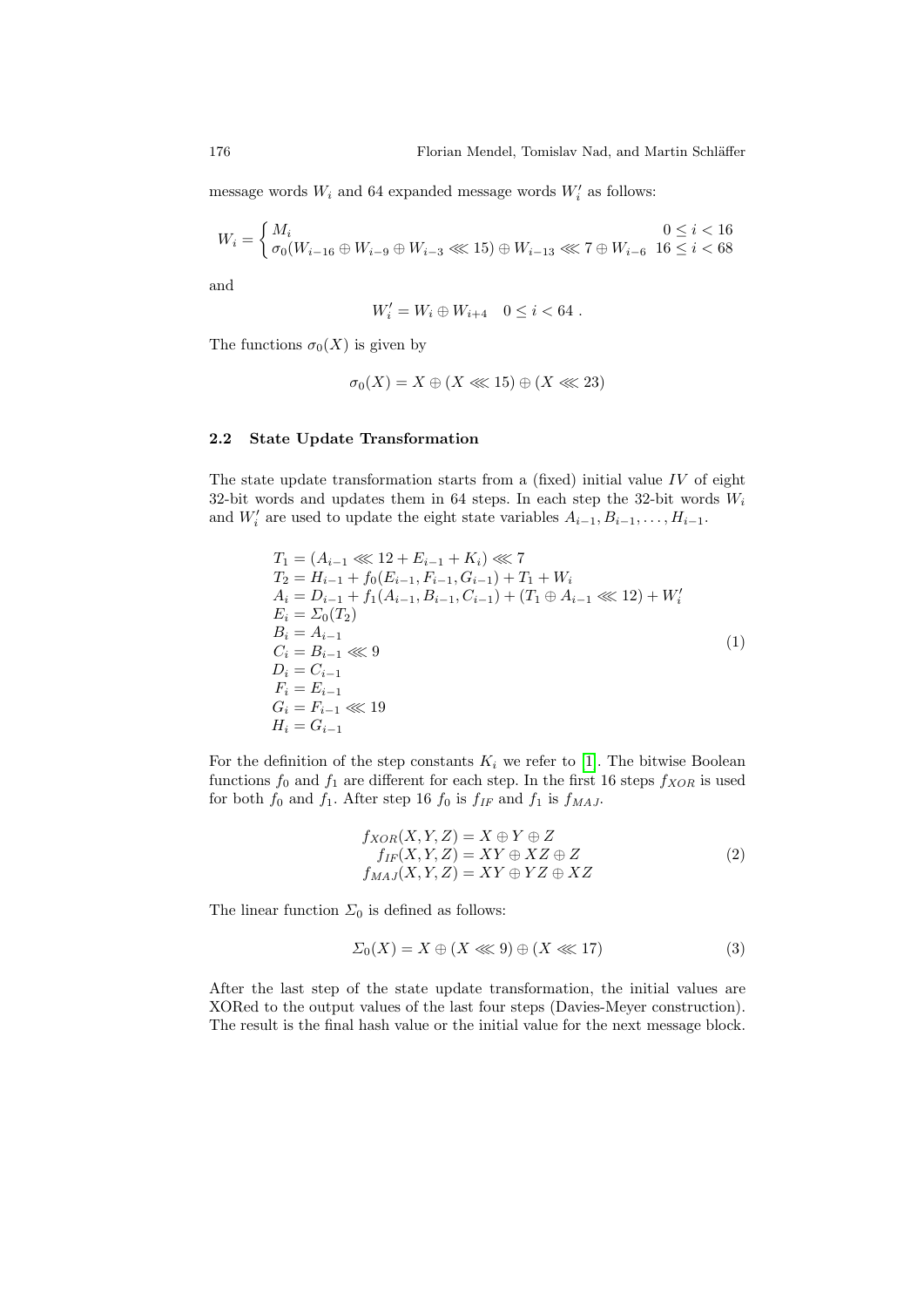## <span id="page-3-0"></span>3 Basic Attack Strategy

In the following, we first give a brief overview of the attack strategy used in the recent collision attacks on the MD4-family of hash functions [12, 14]. The high-level strategy can be summarized as follows:

- 1. Find a characteristic for the hash function that holds with high probability.
- 2. Use message modification techniques to fulfill conditions imposed by the characteristic. This increases the probability of the characteristic.
- 3. Use r[an](#page-10-7)dom trials to find values for the remaining free message bits such that the message follows the characteristic.

<span id="page-3-1"></span>The most difficult and important part of the attack is to find a good differential characteristic. The second important part of the attack is to find conforming inputs for [th](#page-10-7)e differential characteristic. For both parts we used the technique of the recent attack on SHA-2 [7].

## 4 Automatic Search Tool

The collision attack on SHA-2 [7] can be summarized as follows:

- 1. Determine a starting point for the search which results in an attack on a large number of steps. The resulting start characteristic should span over few steps and only some message words should contain differences.
- 2. Use an automated search tool to find a differential characteristic for the unrestricted intermediate steps including the message expansion.
- 3. Continue the search to find a conforming message pair. If no message pair can be found, adjust the differential characteristic accordingly.

Due to the linearity of the message expansion, finding a good starting point is rather simple. The most difficult and important part of the attack is to find a good differential characteristic. Due to the increased complexity of SM3 compared to hash functions like SHA-1 and MD5, finding good differential characteristics by hand is almost impossible. Therefore, we use an automatic tool to find complex nonlinear differential characteristics. The tool is also used for solving nonlinear equations involving conditions on state words and free message bits, i.e. to find confirming message pairs. The tool is based on the approach of Mendel et al. [7] to find nonlinear differential characteristics and conforming message pairs for SHA-2.

#### 4.1 Generalized Conditions

The tool and search algorithm is based on the concept of generalized conditions introduced in [2]. Generalized conditions are inspired by signed-bit differences and take all 16 possible conditions on a pair of bits into account. Table 1 lists all these possible conditions and introduces the notation for the various cases.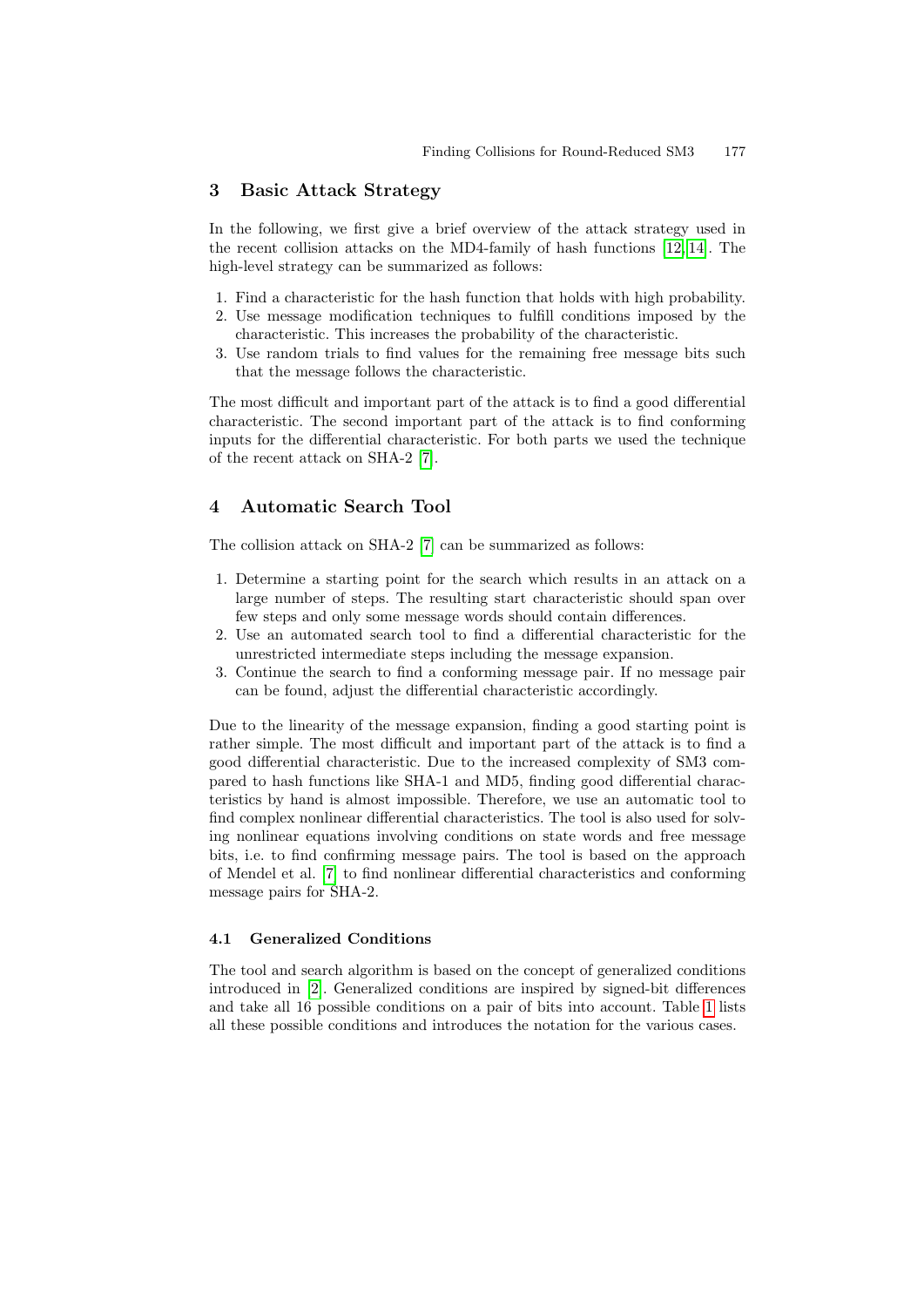| $(X_i,\overline{X_i^*})$ | (0)<br>$\overline{0}$ | $\left 0\right\rangle$ | (0, 1) | $\overline{1,1})$ | $\overline{(X_i,X^*_i)}$ | (0,<br>$\left( 0\right)$ | $\boldsymbol{0}$<br>1. | 1<br>(0,<br>ᅩ | (1,1) |
|--------------------------|-----------------------|------------------------|--------|-------------------|--------------------------|--------------------------|------------------------|---------------|-------|
| ິ                        |                       |                        |        |                   | 3                        |                          |                        |               |       |
|                          |                       |                        |        |                   | 5                        |                          |                        |               |       |
| х                        |                       |                        |        |                   |                          |                          |                        |               |       |
|                          |                       |                        |        |                   | A                        |                          |                        |               |       |
| u                        |                       |                        |        |                   |                          |                          |                        |               |       |
| n                        |                       |                        |        |                   |                          |                          |                        |               |       |
|                          |                       |                        |        |                   |                          |                          |                        |               |       |
| ₮                        |                       |                        |        |                   |                          |                          |                        |               |       |

<span id="page-4-0"></span>Table 1. Notation for possible generalized conditions on a pair of bits [2].

Using these generalized conditions and propagating them in a bitsliced manner, we can construct complex differential characteristics in an efficient way. The basic idea of the search algorithm is to randomly pick a bit from a set of bit positions with predefined conditions, impose a more restricted condition and compute how this new condition propagates. This is repeated until an inconsistency is found or all unrestricted bits from the set are eliminated. Note that this general approach can be used for both, finding differential characteristics and conforming message pairs. There are three important aspects of the automated tool: using a good starting point, using an efficient condition propagation and using a sophisticated search strategy. We discuss each aspect in the following sections.

### 4.2 Defining a Starting Point

Similar to the attack on SHA-256 [7] we construct a local collision with differences in a few steps which results in a attack on a large number of steps. Since the message expa[ns](#page-13-0)ion of SM3 is linear finding a starting point is easier than for SH[A-2](#page-11-0)56.

To find a good starting point for SM3, a system of linear equations representing the message expansion is constructed. Afterwards, linear constraints are added and the system is solved. In that way several good starting points for up to 24 steps have been found. The starting points for 20 and 24 steps are given in the Appendix in Table 5 and Table 7.

Note that unlike in most hash function attacks so far, the non-linear part for 24 steps is placed at the end instead of the beginning. This has several reasons. First of all the differential characteristic for the message expansion is more sparse. Furthermore, after step 16 the Boolean function  $IF$  and  $MAJ$ instead of XOR are used. This again results in more sparse characteristic. In general the more sparse a characteristic the easier it is to find conforming message pairs.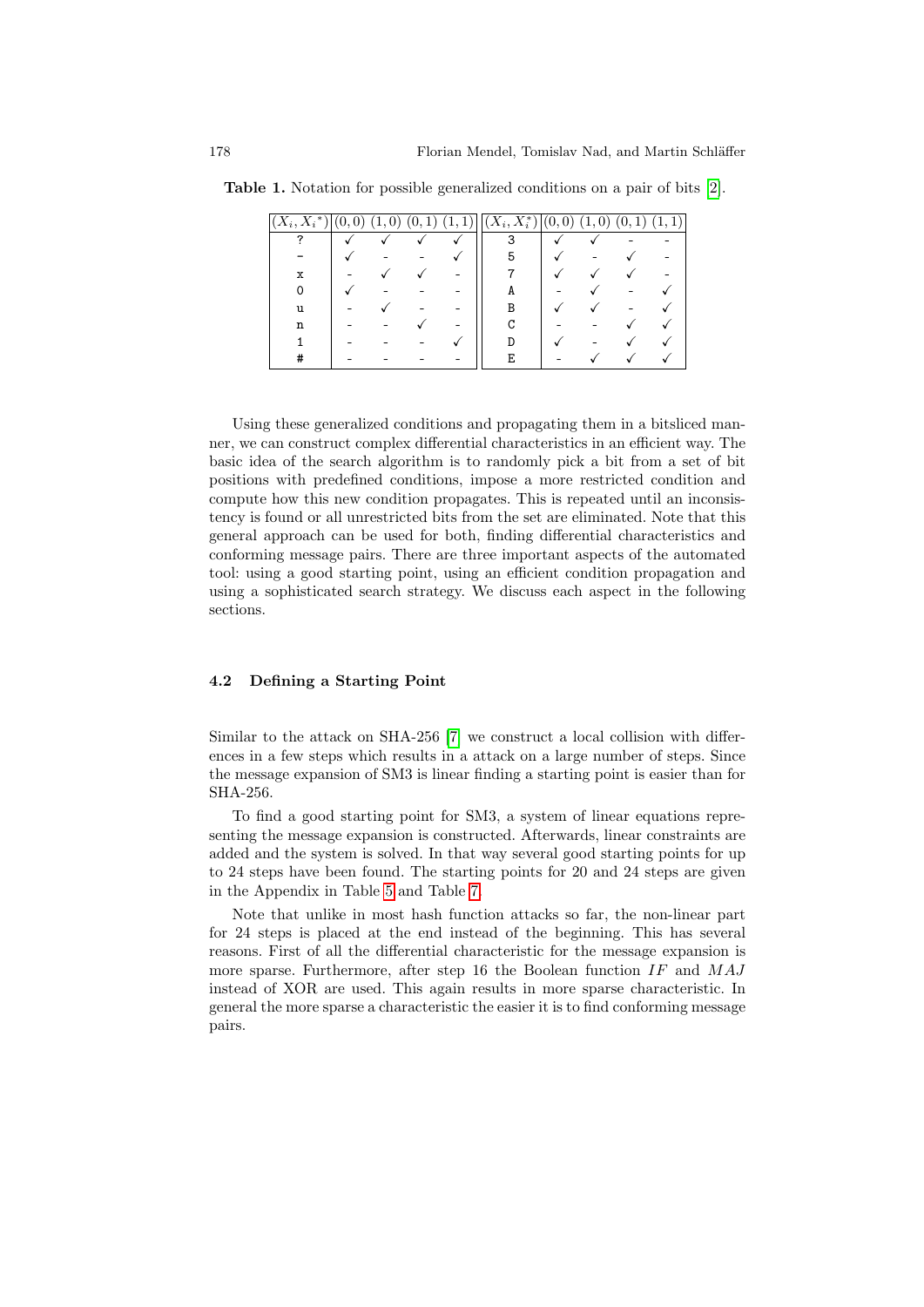#### <span id="page-5-0"></span>4.3 Efficient Condition Propagation

The efficient propagation of new [co](#page-4-0)nditions is crucial for the performance of the algorithm, since it is the most often needed operation in the search algorithm. Due to the nature of the search algorithm where changes to the characteristic (using generalized conditions) are done on bit-level, we perform the propagation of conditions also on bit-level. At the beginning of the search every bit has at least one of the 16 generalized conditions (see Table 1). During the search we impose conditions on specific bits. These bits are inputs or outputs of functions. If a bit in the output is changed then all bits which are used to determine this output bit are updated. We call such a set of bits a bit-slice. If the changed bit is an input of a function then all other bits of the corresponding bit-slice are updated. The following example illustrates this process.

Example 1 (Condition Propagation). Let  $f : \mathbb{F}^3_{32} \to \mathbb{F}_{32}$  be the Boolean IF function operating on 32-bit words and defined as follows:

$$
f(x, y, z) = (x \wedge y) \oplus (\neg x \wedge z) = o.
$$

Then the output bit  $o_i$  depends on the bits  $\{x_i, y_i, z_i\}$  and  $\{x_i, y_i, z_i, o_i\}$  forms a bit-slice. If the generalized condition  $\nabla x_i$  changes then the conditions of the set  $\{\nabla x_i, \nabla y_i, \nabla z_i, \nabla o_i\}$  are updated.

In our approach the update process is done exhaustively by computing all possible conditions of a bit-slice. This seems at first to be inefficient but we are using two techniques to significantly speed up the process. The first one splits the state update in smaller functions and the second one utilizes a cache. However, the update process for a modular addition is done in a slightly different way. The bit-slices of a modular addition contain also input carry and output carry. Hence, the bit-slices are connected through the carry bits. If the condition for a carry bit changes, then the connected bit-slice is updated as well. Furthermore, the whole update process is iterative and updates bits until conditions do not change any more.

#### 4.4 Increasing the Propagation Performance

In the state update transformation of SM3, only two state variables are updated in each step, namely  $A_i$  and  $E_i$ . Therefore, we can redefine the state update such that only these two variables are involved. In this case, we get the following mapping between the original and new state variables:

|  | $\begin{array}{ c c c c c c } \hline A_i & A_{i-1} & A_{i-2} & A_{i-3} & E_i & E_{i-1} & E_{i-2} & E_{i-3} \ \hline \end{array}$ |  |  |
|--|----------------------------------------------------------------------------------------------------------------------------------|--|--|

Hence, only two state variables need to be stored. Furthermore, the complexity of propagating generalized conditions increases exponentially with the number of input bits and additions. Similar as in SHA-2 the number of input bits in the update of  $A_i, E_i$  and  $W_i$  is high. To reduce the computational complexity of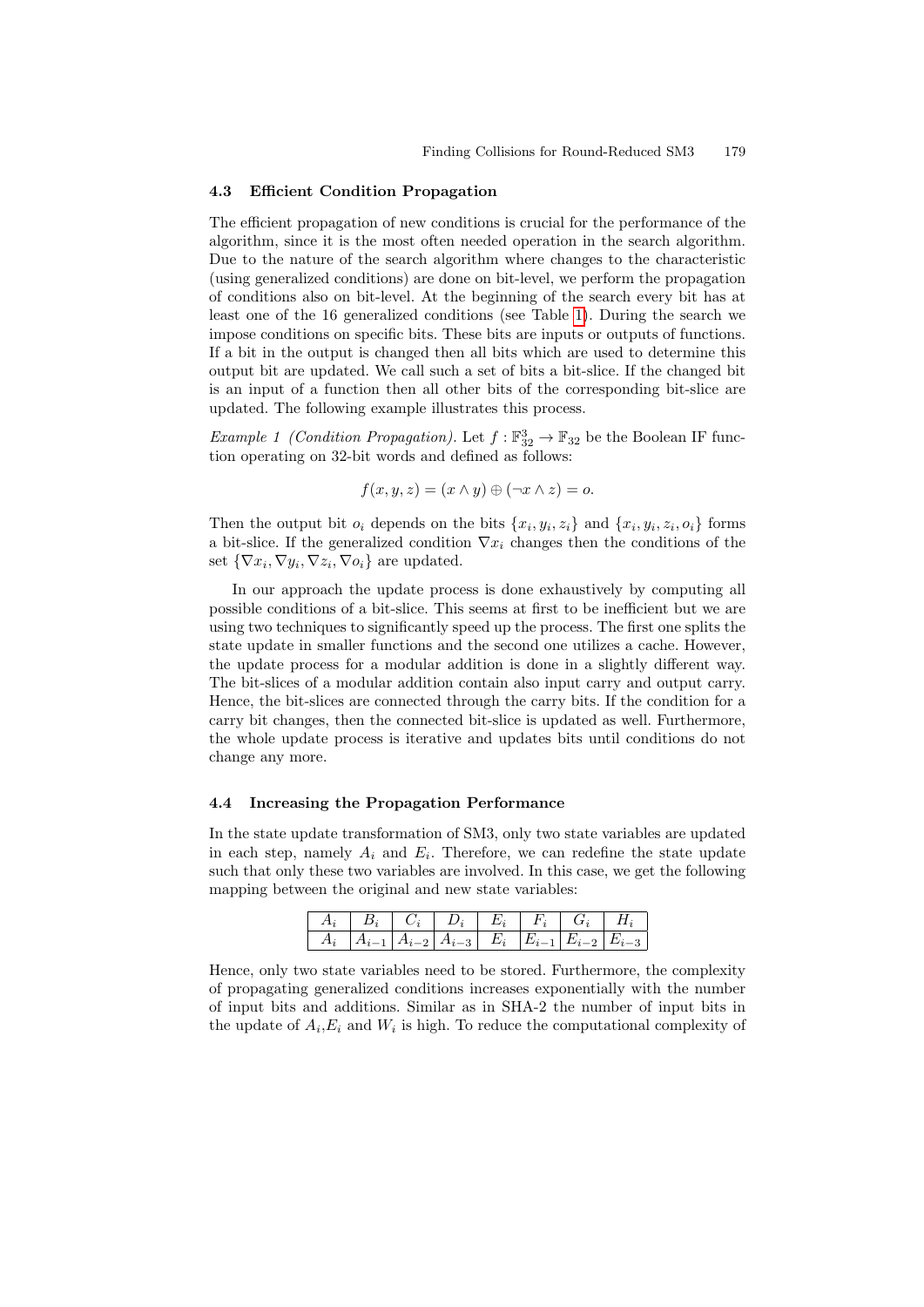the propagation, we further split the update of  $W_i$ ,  $E_i$  and  $A_i$  into sub-steps. The decision where to split need to be done carefully. If too many sub-steps are introduced we are losing too much information resulting in a worse propagation and late detection of contradictions. If too few sub-steps are introduced the performance of the propagation is too slow. Therefore, we found the following separation of the SM3 state update which leads to a good performance/propagation ratio:

$$
S_i = W_{i-16} \oplus W_{i-9} \oplus W_{i-3} \lll 15,
$$
  
\n
$$
P_i = S_i \oplus S_i \lll 15 \oplus S_i \lll 23,
$$
  
\n
$$
W_i = P_i \oplus W_{i-13} \lll 7 \oplus W_{i-6},
$$
  
\n
$$
W'_i = W_i \oplus W_{i+4},
$$
  
\n
$$
L_i = A_{i-1} \lll 12 + E_{i-1} + K_i \lll 7,
$$
  
\n
$$
F_i = A_{i-1} \oplus A_{i-2} \oplus A_{i-3} \lll 9,
$$
  
\n
$$
A_i = F_i + W'_i + A_{i-4} \lll 9 + (L_i \lll 7 \oplus A_{i-1} \lll 12),
$$
  
\n
$$
G_i = E_{i-1} \oplus E_{i-2} \oplus E_{i-3} \lll 19,
$$
  
\n
$$
R_i = E_{i-4} \lll 19 + L_i \lll 7 + W_i + G_i,
$$
  
\n
$$
E_i = R_i \oplus R_i \lll 9 \oplus R_i \lll 17.
$$

By carefully analyzing the state update and message expansion we have split up the computations such that one step does not have more than 5 inputs. Using this representation of SM3 we can use a cache during the propagation efficiently. Furthermore, for those steps with only three inputs we are able to compute all possibilities beforehand, changing the propagation of this steps to a simple table lookup.

#### 4.5 Search Strategy

To reduce the complexity of the system and eventually find a solution, random additional conditions are introduced. In other words, some variables are guessed. Even the most efficient method to propagate information may not result in a solution if we make poor guesses. We need a guessing strategy, which can efficiently use the new information generated by the propagation of information introduced by previ[ou](#page-10-7)s guesses. The goal of a good guessing strategy is to discard invalid solutions and to find a valid solution as soon as possible. The guessing strategy depends in first place on the shape of the equations and the storeable information propagated. Furthermore, external knowledge of the structure of the attacked cryptographic system can help to improve the guessing strategy.

Our guessing strategy is similar to the one used by Mendel et al. in the attack on SHA-256 reduced to 32 steps [7]. However, there are some small but important modifications. In our approach for SM3 we further refine the search strategy for SM3 by considering specific output words for guessing. As in the attack of [7], our search strategy consists of several stages and each stage can basically be divided into three parts: decision, deduction and backtracking. Note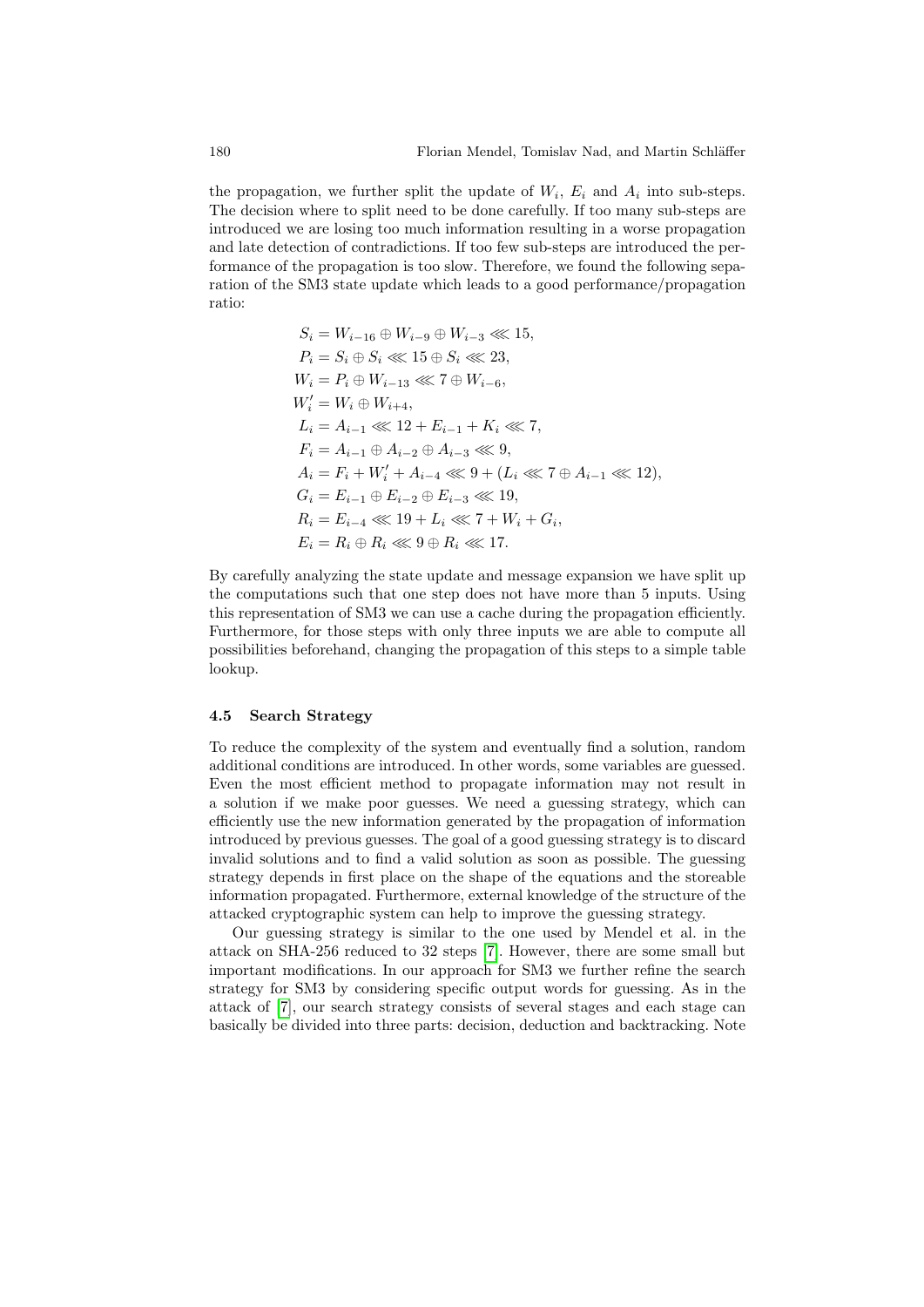that the same separation is done in many other fields, like SAT solvers [3]. In the decision part, we decide which bit is chosen and which constraints are imposed at its position. In the deduction part we compute the propagation of the new information and check for consistence. I[n t](#page-8-0)he case of an inconsistency we need to backtrack and undo previous decisions, which is the third and last part.

Let [U](#page-5-0) be a set of generalized conditions. Repeat the following until U is empty: Decision

- 1. Pick according to some heuristic (or randomly) a bit in U.
- 2. Impose new constraints on this bit according to Table 2.

#### Deduction

- 3. Propagate the Information to the other variables and equations as described in Section 4.3.
- 4. If an inconsistency is detected start backtracking, else continue with step 1.

## Backtracking

- 5. Try the second choice for the decision bit.
- 6. If this still results in an inconsistency mark this bit as critical.
- 7. Jump back until the critical bit can be resolved.
- 8. Continue with step 1.

Note that in each stage different bits are chosen (guessed). In total we have two stages which can be summarized as follows.

- Stage 1: In the first stage we search for a consistent differential characteristic in the state words. Therefore, we add all unconstrained bits of  $A_i$  and  $E_i$ that are ? or x to the set U. Furthermore, we add bits of  $L_i$  as well to U. Experience has shown that guessing the output of modular additions first provides a significant speed up. Due to the additional freedom added by the carry bits, the propagation of conditions is slow towards the output of modular additions if these [bit](#page-10-7)s are not included in U.
- Stage 2: In the second stage we search for conforming inputs. Therefore, we pick decision bits with many two-bit conditions, since this ensures that bits which influence a lot of other bits are guessed first. Furthermore, many other bits propagate by defining the value of a single bit. Hence, this way inconsistent characteristics are discarded earlier and valid solutions are found faster. The concept of two-bit conditions was introduced in [7] .

<span id="page-7-0"></span>Note that we dynamically switch between the two stages. Additionally, we restart the search from scratch after a certain amount of inconsistencies to terminate branches which appear to be stuck because of exploring a search space far from a solution.

## 5 Results for Reduced SM3

To find collisions for reduced SM3 we apply the techniques described in Section 4. We first construct a differential characteristic with low Hamming weight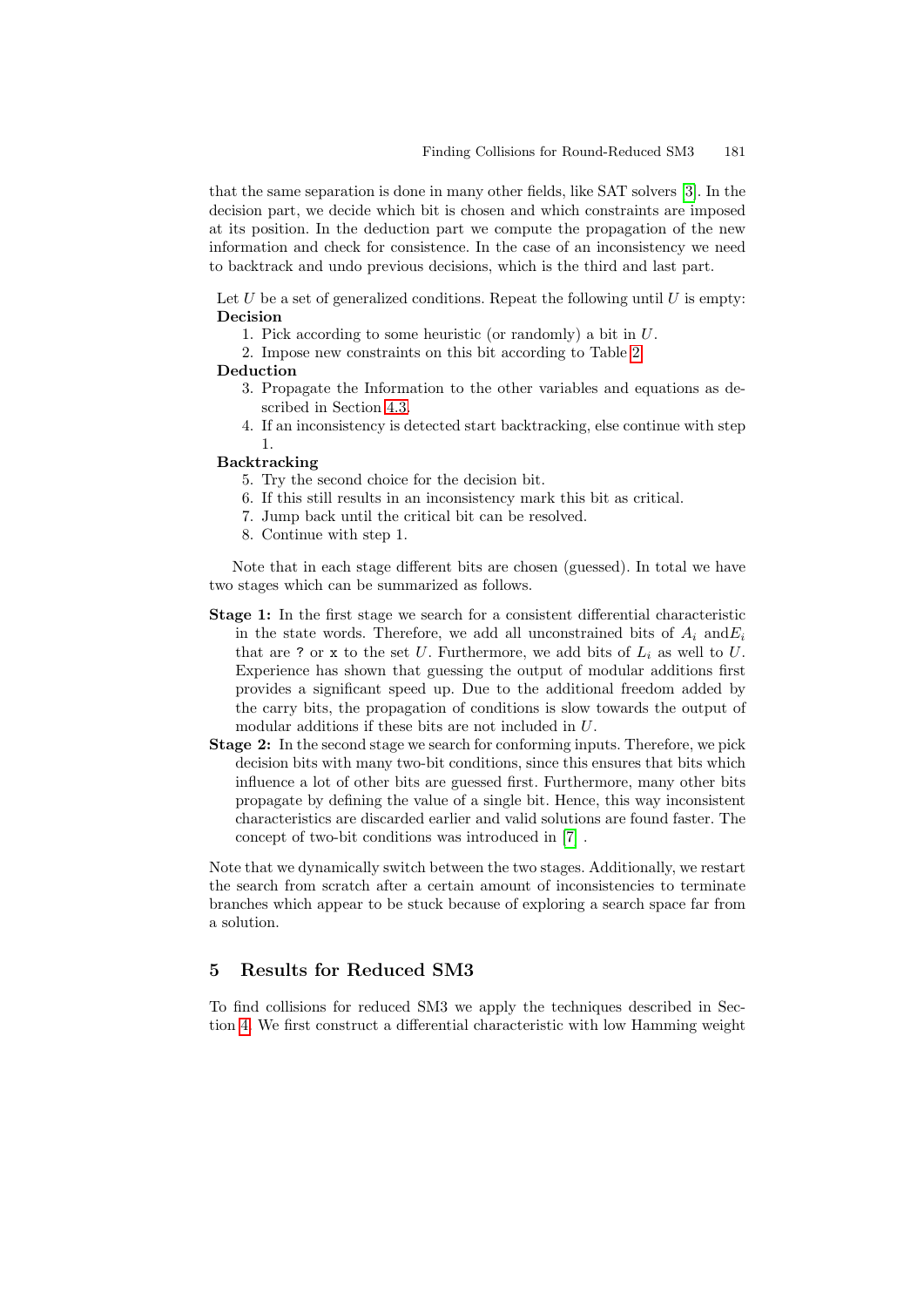<span id="page-8-0"></span>Table 2. Decision rules of our guessing strategy with  $r \in \{0, 1\}$  a random value.

| Decision bit $r$   Choice 1 Choice 2 |    |    |
|--------------------------------------|----|----|
|                                      |    |    |
| X                                    | וו | 'n |
|                                      |    |    |
|                                      |    |    |
|                                      |    |    |

in the message expansion which functions as starting point for the automatic search algorithm. Next the search algorithm is applied. Running on a cluster with 72 nodes, the [a](#page-11-0)lgorithm finds a differential characteristic in less than 1 [ho](#page-3-1)ur. Afterwards, we continue the search for a conforming message pair which can be found in several seconds.

## 5.1 Collision Attack

Using the starting point given in Table 5 and our automatic search algorithm described in Section 4, we are able to construct collisions for up to 20 steps of SM3. The differential characteristic is given Table 6. In Table 3 we present colliding message pairs. Note that we have used an additional first message block to generate several different initial values for the second message block. These degrees of freedom were needed for the attack to work, otherwise we could not find a confirming message pair.

Table 3. Collision for 20 steps of SM3.

| $h_0$          | 7380166f 4914b2b9 172442d7 da8a0600 a96f30bc 163138aa e38dee4d b0fb0e4e |  |  |  |
|----------------|-------------------------------------------------------------------------|--|--|--|
|                | 03c98f41 a8bda164 709a299c d76610eb 26b351ac 53547024 8efdff59 7e818400 |  |  |  |
| m <sub>0</sub> | 4188b7f1 954faf0e a32f9984 6e5d8975 dc3b528a 973480e4 f6be9d9b cf07f13e |  |  |  |
| $h_1$          | 5e801aac 4b8c7a46 c8f34646 3b2420c1 97e775ae e3a6c399 83a05d40 6a257995 |  |  |  |
|                | 559654cd 8d4f9e94 8ca64e4a b85d989c 8c185880 b51caad1 03eca739 be66a265 |  |  |  |
| m <sub>1</sub> | ca21ab71 9c341028 2c043967 d4617038 bf6744ca d8772f12 a58e12c0 35f4f9f2 |  |  |  |
| $m_1^*$        | 559654cd 8d1f9e84 8ca64e5a b85d989c 8c185880 950cbad1 03eca739 be66a265 |  |  |  |
|                | ca71ab61 9c341028 2c043967 d4617038 bf6744ca d8772f12 a58e12c0 35f4f9f2 |  |  |  |
| $\Delta m_1$   |                                                                         |  |  |  |
|                |                                                                         |  |  |  |
| h2             | b2033829 677c16d2 a6de9db9 fd898668 a9119d20 476364d6 a0838adc 08d3833d |  |  |  |

### 5.2 Free-Start Collision

Using the starting point given in Table 7 and our automatic search algorithm described in Section 4, we are able to construct free-start collisions for up to 24 steps of SM3. The differential characteristic is given in Table 8. In Table 4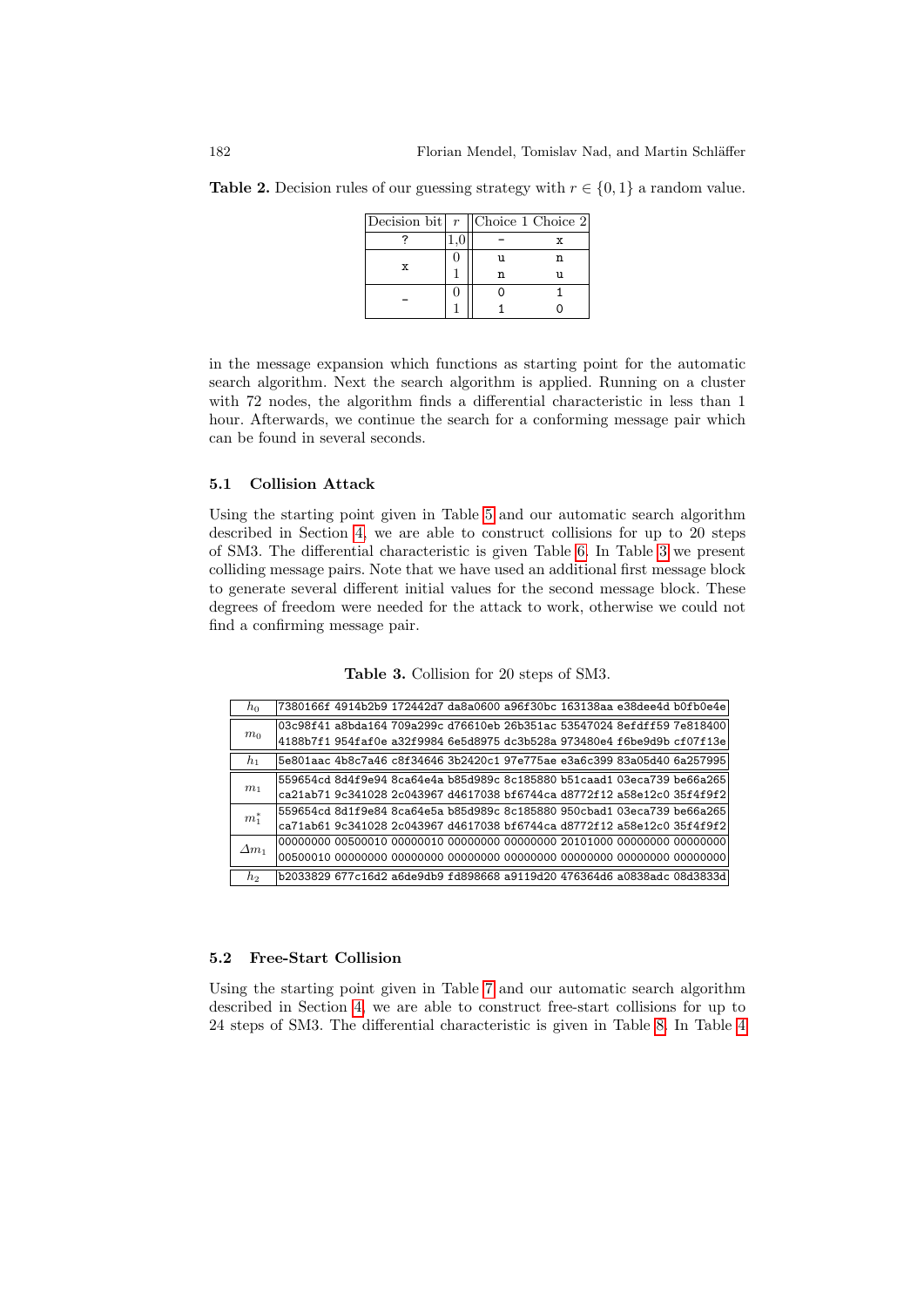we present a colliding message pair and IV pair resulting in a collision after 24 steps. Again this attack has practical complexity. The main difference in this attack to previous attack is, that we had to place the non-linear part at the end to get sparse characteristics.

Table 4. Free-Start-Collision for 24 steps of SM3.  $\,h_{0}$   $\,$   $\,$   $\,$  898991b0 8de47668 6e54847c 9167ff5e 3c7d51fe e2101301 6c53d522 7b3809df

| ho              |  |  |  | 898991b0 8de47668 6e54847c 9167ff5e 3c7d51fe e2101301 6c53d522 7b3809df |
|-----------------|--|--|--|-------------------------------------------------------------------------|
| $h_0^*$         |  |  |  | 898991b0 8da47668 ee54847c 1127ff5e 3c7d51fe e2100301 ec53d522 fb3819df |
| $\varDelta h_0$ |  |  |  |                                                                         |
| m               |  |  |  | 07595c54 e01e0245 facd449a 07ca096d 510445e8 4e1d0dff 97f2a3c0 79f02f14 |
|                 |  |  |  | 2ebfac50 48cdde2d e88f68e1 2b5032d1 3aa9a79f 656d1380 693417c1 ce82a62a |
| $m^*$           |  |  |  | 07595c54 e01e0245 7acd449a 07ca096d 510445e8 4e1d0dff 97f2a3c0 79f02f14 |
|                 |  |  |  | 2ebfac50 48cdde2d e88f68e1 2b5032d1 3aa9a79f 656d1380 693417c1 ce82a62a |
|                 |  |  |  |                                                                         |
| $\Delta m$      |  |  |  |                                                                         |
| $h_1$           |  |  |  | a83d45dc 9eda869d 48baa718 78ccd026 25696682 d0be9f4a e70babf3 f4852e70 |

## <span id="page-9-0"></span>6 Conclusions

Since the collision attacks of Wang e[t a](#page-10-2)l. [13, 14] on MD5 and SHA-1 many cryptographers are convinced that these widely deployed hash functions can no longer be considered secure. As a consequence, NIST proposed the transition from SHA-1 to the SHA-2 family and many companies and organization are migrating to SHA-2. Furthermore, researchers are evaluating alternative hash functions in the SHA-3 initiative. In this work, we analyze the Chinese hash function standard SM3. SM3 was designed by Wang et al [1] and is published by the Chinese Commercial Cryptography Administration Office for the use of electronic authentication service systems. The amount of cryptanalytic results on SM3 is low compared to other hash function standards.

The design of SM3 is very similar to the MD4 family, in particular to SHA-256. Since new collision attacks on SHA-256 and similar hash functions have been shown recently, a revaluation of the security of similar hash functions such as SM3 seems to be necessary. The attacks are based on a the concept of generalized conditions and an automatic search algorithm. Recently, Mendel et al. improved and extended the technique such that it can be applied on more complex ARX based hash function. In this paper we develop the methods by Mendel et al. for SHA-256 [7] further and apply them on SM3. We show how the technique can be effectively applied to SM3. Furthermore, we present a collision for 20 steps and a free-start collision for 24 steps of SM3. These are the first collision attacks on step-reduced SM3 and both attacks have practical complexity.

Acknowledgments. Part of this work was done while Florian Mendel was with KU Leuven. The work has been supported in part by the Austrian Science Fund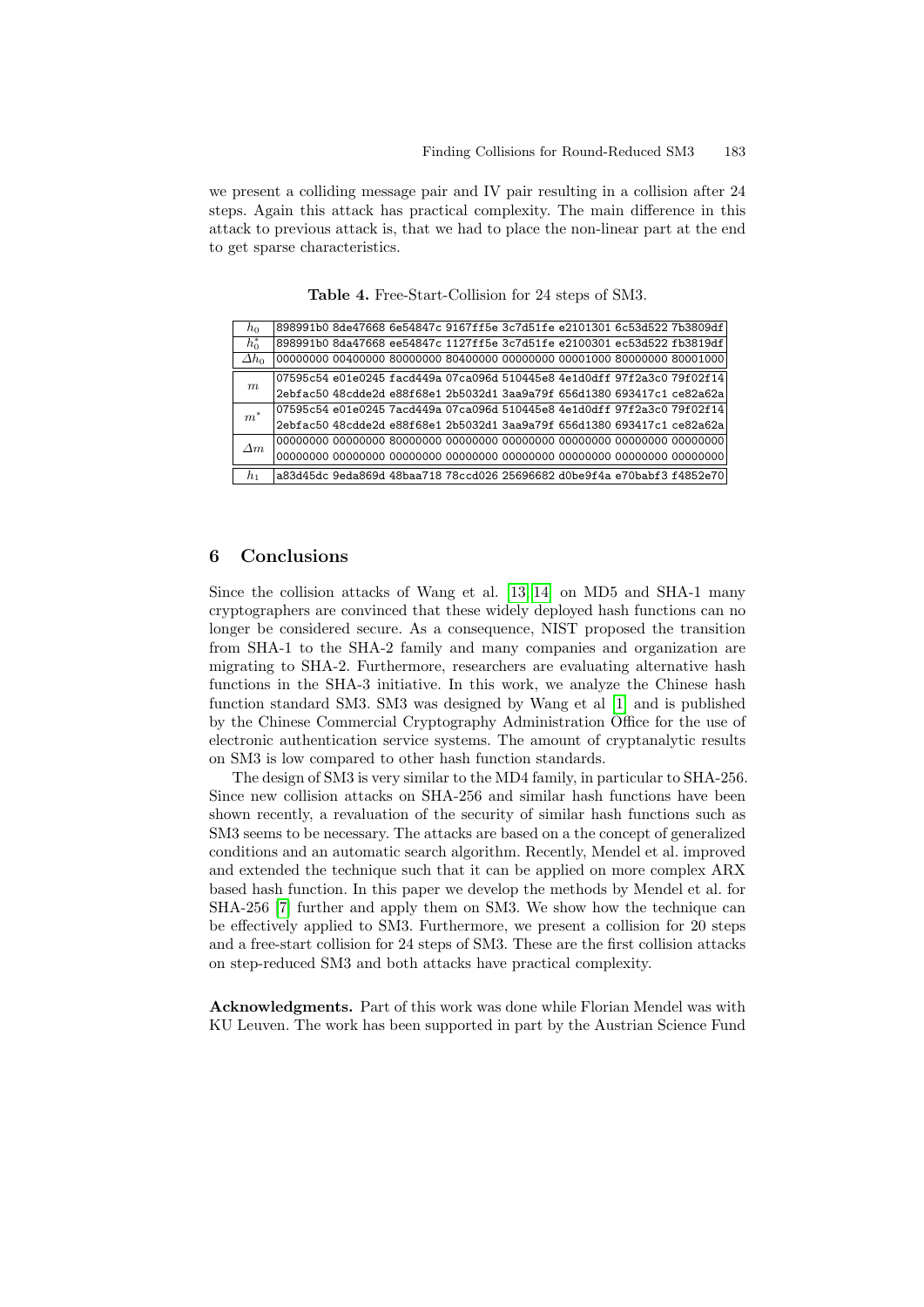<span id="page-10-4"></span><span id="page-10-2"></span>(FWF), project P21936-N23 and by the Euro[pean Commi](http://www.oscca.gov.cn/UpFile/20101222141857786.pdf)ssion under contract [ICT-2007-216646 \(ECRYPT](http://www.oscca.gov.cn/UpFile/20101222141857786.pdf) II).

## References

- 1. Specification of SM3 cryptographic hash function (In Chinese). http://www. oscca.gov.cn/UpFile/20101222141857786.pdf.
- <span id="page-10-3"></span>2. C. De Cannière and C. Rechberger. Finding SHA-1 Characteristics: General Results and Applications. In X. Lai and K. Chen, editors, ASIACRYPT, volume 4284 of LNCS, pages 1–20. Springer, 2006.
- <span id="page-10-5"></span>3. J. Gu, P. W. Purdom, J. Franco, and B. W. Wah. Algorithms for the Satisfiability (SAT) Problem: A Survey. In DIMACS Series in Discrete Mathematics and Theoretical Computer Science, pages 19–152. American Mathematical Society, 1996.
- 4. A. Kircanski, Y. Shen, G. Wang, and A. Youssef. Boomerang and Slide-Rotational Analysis of the SM3 Hash Function. In L. R. Knudsen and H. Wu, editors, Selected Areas in Cryptography, LNCS. Springer, 2012. to appear.
- <span id="page-10-7"></span>5. F. Mendel, T. Nad, S. Scherz, and M. Schläffer. Differential Attacks on Reduced RIPEMD-160. In D. Gollmann and F. C. Freiling, editors, ISC, volume 7483 of LNCS, pages 23–38. Springer, 2012.
- <span id="page-10-6"></span>6. F. Mendel, T. Nad, and M. Schläffer. Cryptanalysis of Round-Reduced HAS-160. In H. Kim, editor, ICISC, volume 7259 of LNCS, pages 33–47. Springer, 2011.
- <span id="page-10-1"></span>7. F. Mendel, T. Nad, and M. Schläffer. Finding SHA-2 Characteristics: Searching through a Minefield of Contradictions. In D. H. Lee and X. Wang, editors, ASI-ACRYPT, volume 7073 of LNCS, pages 288–307. Springer, 2011.
- 8. F. Mendel, T. Nad, and M. Schläffer. Collision Attacks on the Reduced Dual-Stream Hash Function RIPEMD-128. In A. Canteaut, editor, FSE, volume 7549 of LNCS, pages 226–243. Springer, 2012.
- 9. National Institute of Standards and Technology. Announcing Request for Candidate Algorithm Nominations for a New Cryptographic Hash Algorithm (SHA-3) Family. Federal Register, 27(212):62212–62220, November 2007. Available online: http://csrc.nist.gov/groups/ST/hash/documents/FR\_Notice\_Nov07.pdf.
- <span id="page-10-8"></span>10. P. Rogaway and T. Shrimpton. Cryptographic Hash-Function Basics: Definitions, Implications, and Separations for Preimage Resistance, Second-Preimage Resistance, and Collision Resistance. In B. K. Roy and W. Meier, editors, FSE, volume 3017 of LNCS, pages 371–388. Springer, 2004.
- <span id="page-10-9"></span><span id="page-10-0"></span>11. D. R. Stinson. Some Observations on the Theory of Cryptographic Hash Functions. Des. Codes Cryptography, 38(2):259–277, 2006.
- 12. X. Wang, X. Lai, D. Feng, H. Chen, and X. Yu. Cryptanalysis of the Hash Functions MD4 and RIPEMD. In R. Cramer, editor, EUROCRYPT, volume 3494 of LNCS, pages 1–18. Springer, 2005.
- 13. X. Wang, Y. L. Yin, and H. Yu. Finding Collisions in the Full SHA-1. In V. Shoup, editor, CRYPTO, volume 3621 of LNCS, pages 17–36. Springer, 2005.
- 14. X. Wang and H. Yu. How to Break MD5 and Other Hash Functions. In R. Cramer, editor, EUROCRYPT, volume 3494 of LNCS, pages 19–35. Springer, 2005.
- 15. J. Zou, W. Wu, S. Wu, B. Su, and L. Dong. Preimage Attacks on Step-Reduced SM3 Hash Function. In H. Kim, editor, ICISC, volume 7259 of LNCS, pages 375–390. Springer, 2011.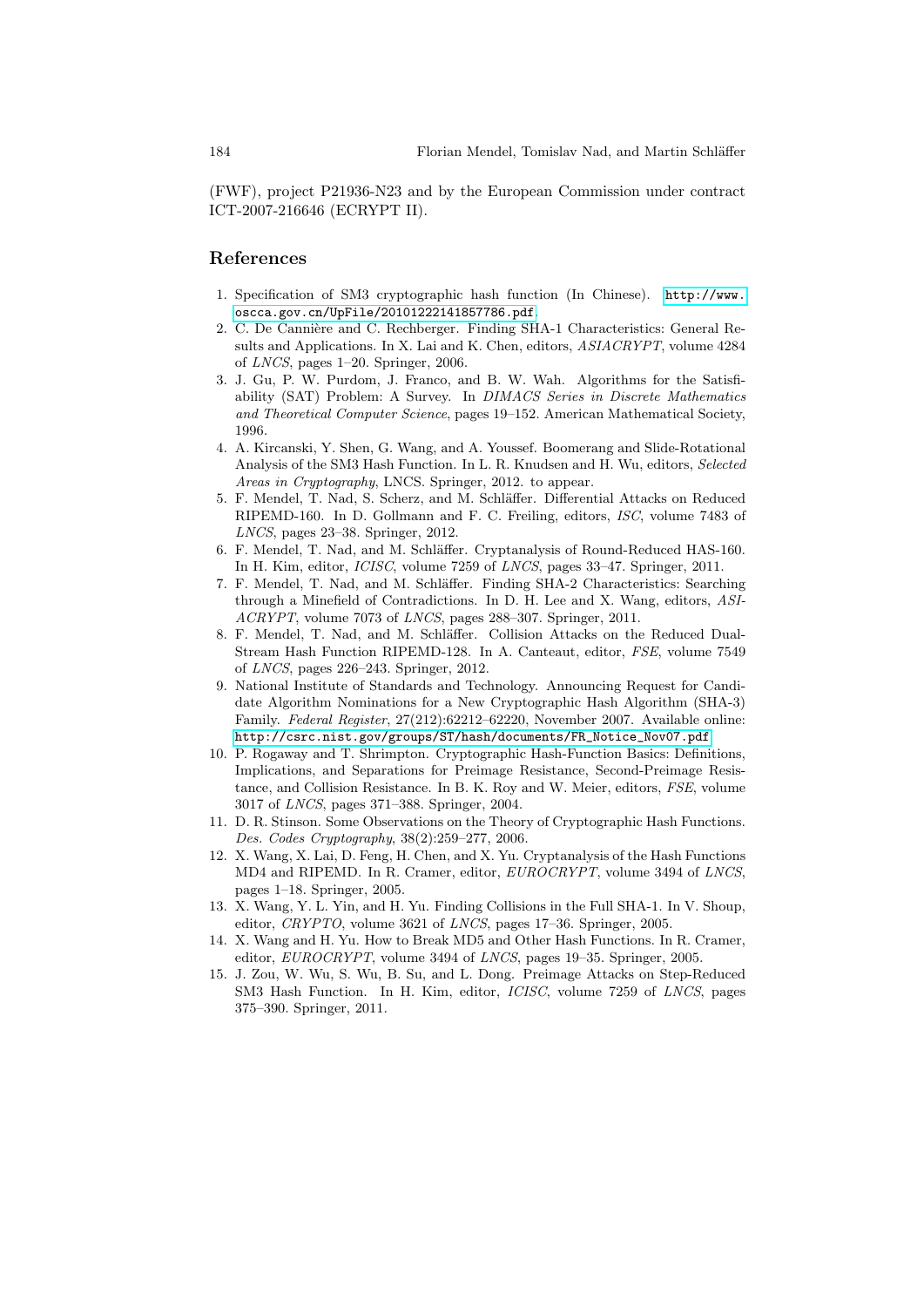<span id="page-11-0"></span>

| $\nabla W_i'$ |   |     | ŗ<br>×<br>í |   |  |   |
|---------------|---|-----|-------------|---|--|---|
| $\nabla W_i$  |   | X-X |             |   |  |   |
| $\nabla E_i$  |   |     |             |   |  |   |
| $\nabla A_i$  | ೡ |     |             | Ç |  | œ |

Table 5. Starting point for a collision for 20 steps of SM3.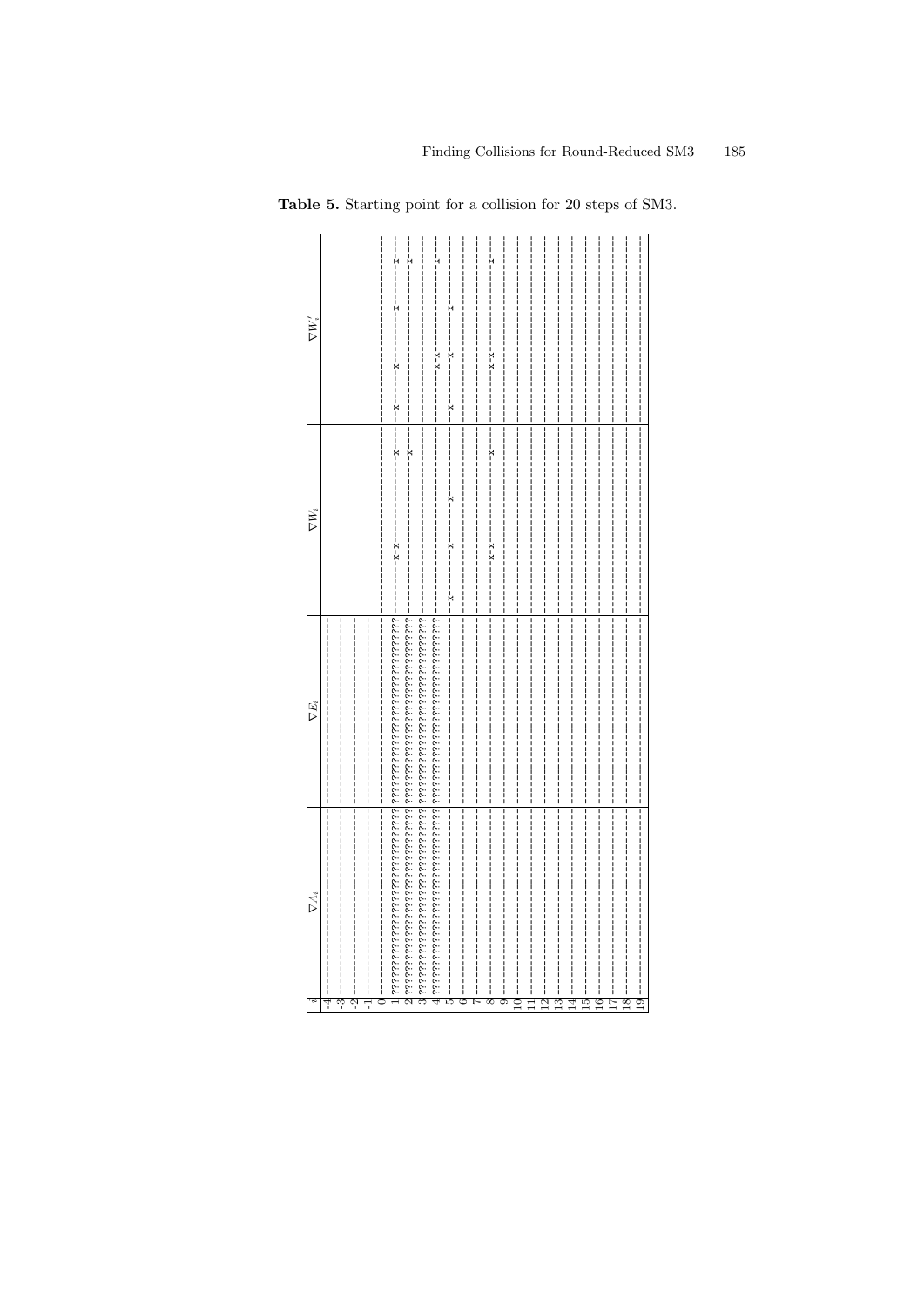|                    | $\nabla W_i$ | $\nabla W'$         |
|--------------------|--------------|---------------------|
|                    |              |                     |
|                    |              |                     |
|                    |              |                     |
|                    |              | <br> <br> <br>      |
|                    |              |                     |
|                    |              |                     |
|                    |              | <br> <br> <br>      |
|                    |              |                     |
| Ĭ                  |              | <br> <br> <br>      |
|                    |              | <br> <br> <br>      |
|                    |              |                     |
|                    |              |                     |
|                    |              | <br> <br> <br>      |
|                    |              | <br> <br> <br> <br> |
|                    |              |                     |
|                    |              |                     |
|                    |              |                     |
|                    |              |                     |
|                    |              | <br> <br> <br>      |
| <br>          <br> |              |                     |

Table 6. Differential characteristic for a collision for 20 steps of SM3.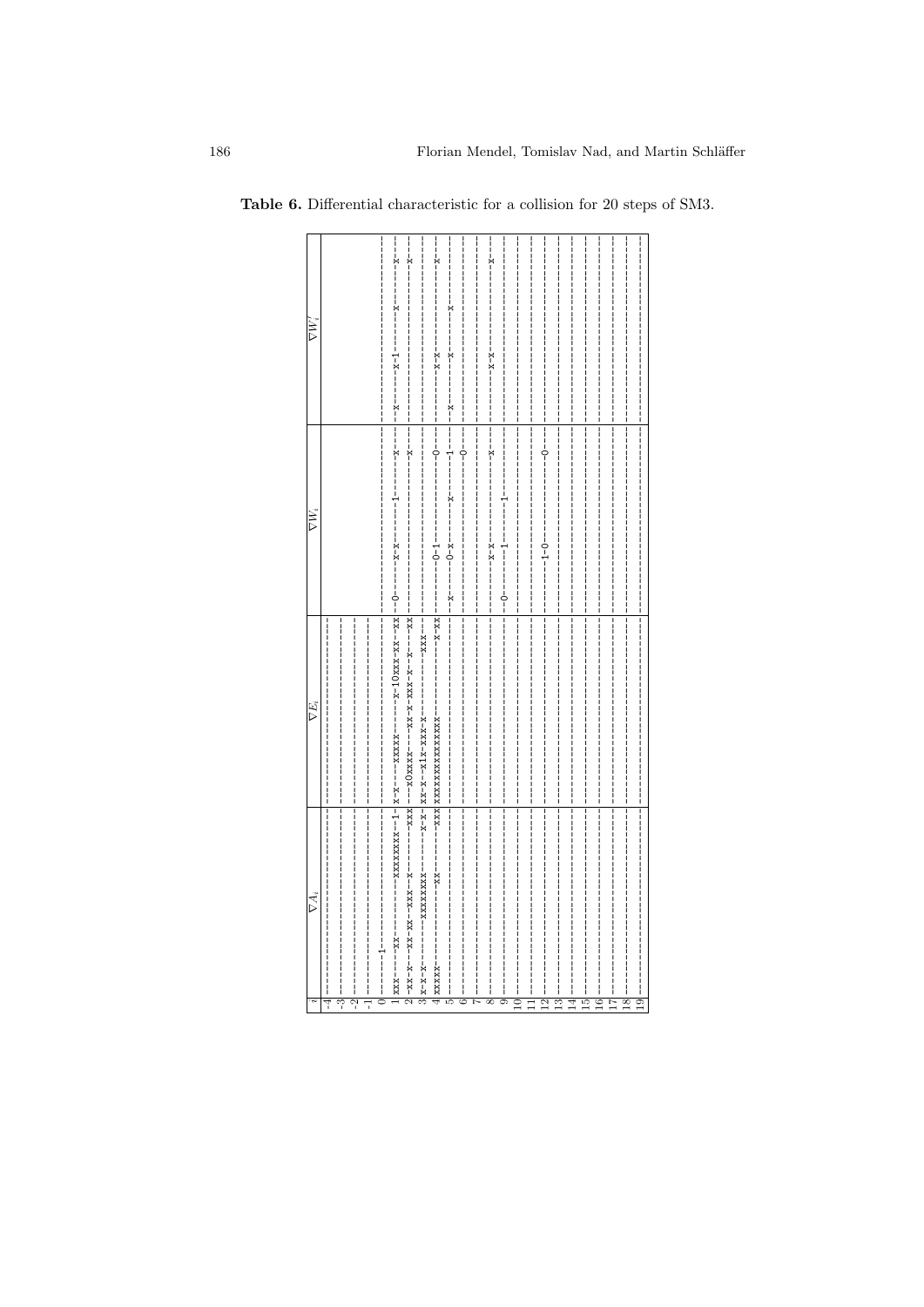<span id="page-13-0"></span>

| $\nabla W_i'$ |                                                      |  |                     |   | $-x-x--$        | $-1$<br>$x - x - x - x - x - x - x - x - x - x - x - x$<br>---------<br>------- | $x-x---$                            |
|---------------|------------------------------------------------------|--|---------------------|---|-----------------|---------------------------------------------------------------------------------|-------------------------------------|
| $\nabla W_i$  |                                                      |  |                     |   |                 | --------<br>$-1$ $-1$                                                           |                                     |
| $\nabla E_i$  | --------<br> <br> <br> <br>א<br> -<br> <br>$-1$ $-1$ |  |                     |   |                 | --------<br>א<br>ו                                                              | ř                                   |
| $\nabla A_i$  | $-1$<br>ř<br>لى<br>ကု<br>7                           |  | $\overline{c}$<br>≘ | ≌ | $\overline{11}$ | י<br>י<br>$\boldsymbol{\mathcal{Z}}$<br>$\overline{21}$                         | י<br>י<br>$\overline{2}$<br>$^{23}$ |

Table 7. Starting point for a free-start collision for 24 steps of SM3.